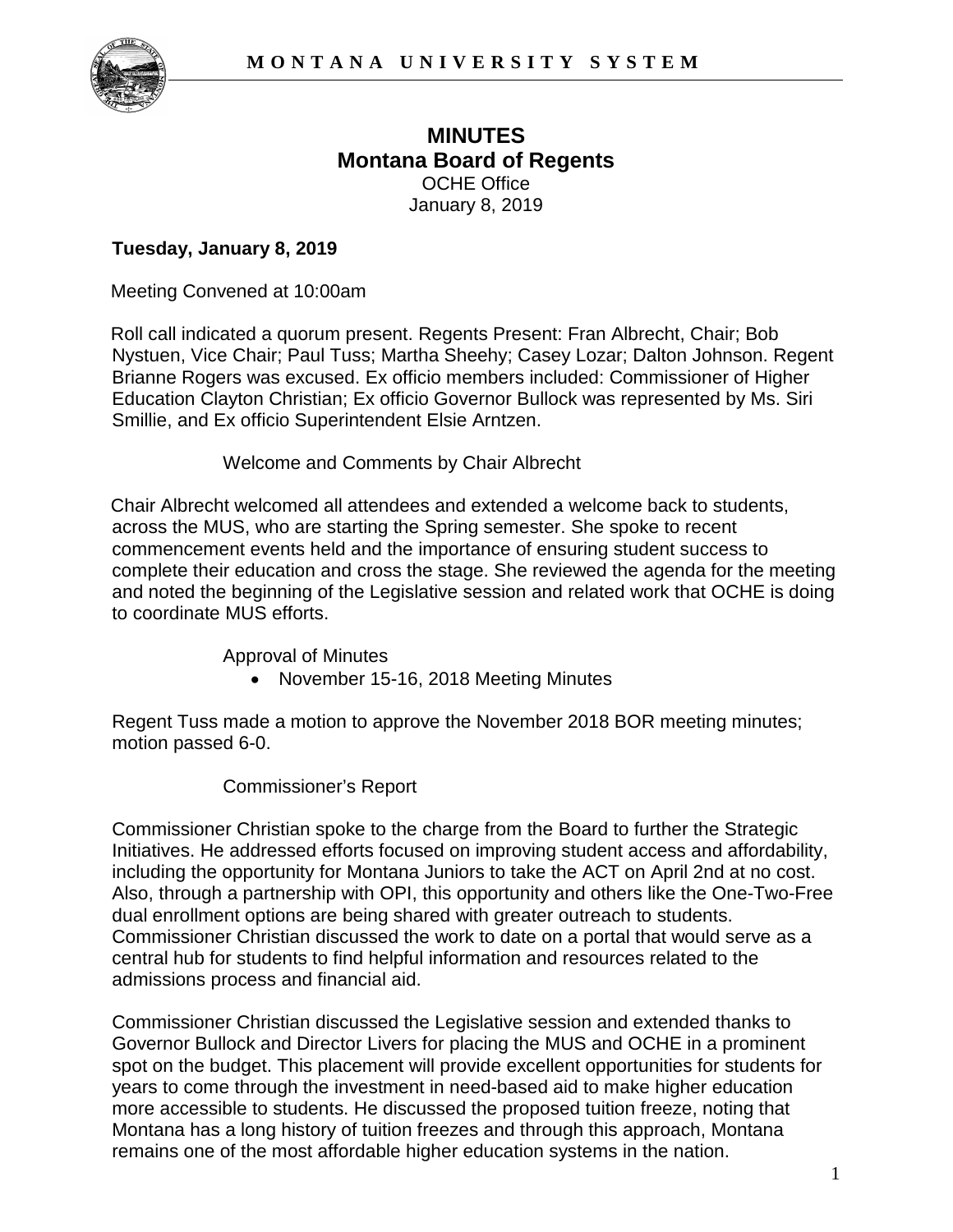

Commissioner Christian reiterated that the tuition freeze is not a freeze on expenditures and that this is an increase in revenue to the campuses that otherwise would be filled by student tuition. He noted that the OCHE office will keep the Board aware throughout the session and would be actively tracking and monitoring bills. The campus foundations have agreed to match the Governor's proposed need-based aid, serving as another example of how the state, campuses, and foundations can work together to support the younger generations of Montana.

Deputy Commissioner Trevor walked through the College Access Portal, noting the intention to go live by the end of the month. He stressed the importance of OPI having input and noted that focus is currently on communicating the opportunities, associated with ACT, to students and parents. He described the various "opt-in" opportunities related to ACT, Dual Enrollment, One-Two-Free, Admissions Process, and Financial Aid that would be housed on the portal. Mr. Trevor provided detail of the opt-in options associated with the ACT, noting that marking Box L and M on the exam, would allow MUS to provide students with basic, detailed information about these opportunities. OCHE will continue to work on the portal to further develop and incorporate feedback from campus leaders and the K-12 community. Discussion followed. Superintendent Arntzen spoke to the work to be done on educating Legislators on the importance of this opportunity.

• Legislative Update

Commissioner Christian noted that the vision for the University System is focused on four main themes: access and affordability, aided by the proposed tuition freeze. He described access aid as another area of focus, also included in the Governor's budget and would include a match from the Foundations. Also, important is the pay plan included in HB 13 and the LRBP list which provides for three MUS projects in the Governor's budget. Commissioner Christian confirmed that the OCHE team would monitor any other bills that relate to the MUS/BOR. Discussion followed.

- Campus Reports
- Other

# **CONSENT**

a. Labor Agreements; OCHE ITEM 182-101-C0119 | Attachment #1

## **Staff Items**

b. Staff Item; MSU-Bozeman ITEM 182-2000-C0119

#### **Emeriti Faculty**

c. Newman; MSU-Bozeman ITEM 182-2001-C0119

Regent Sheehy made a motion to approve consent items a.-c. The motion passed 6-0.

## **ACTION**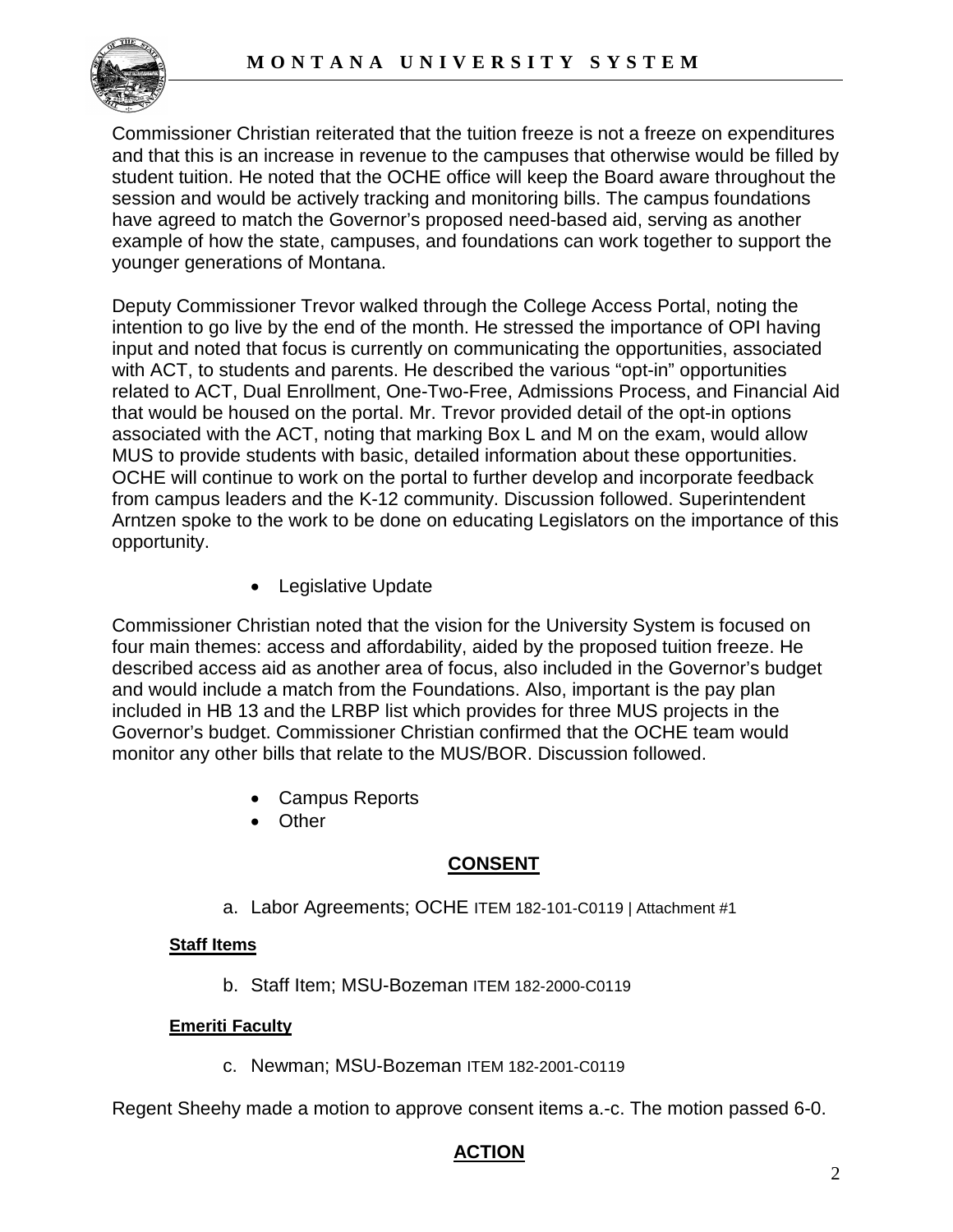

a. Authorization to Reduce Room Rates & Offer Additional Meal Plans and Room Rate Options; MSU-Billings ITEM 182-2701-C0119 | Attachment #1

Chancellor Edelman presented this request before the Board for approval of a reduction in the current room rates, addition of room rate options and revised meal plans for students. Discussion followed.

Regent Johnson made a motion to approve action item a. ITEM 182-2701-C0119; motion passed 6-0.

> b. Authorization to Revise BOR Policy 940.1 – Residency; OCHE ITEM 182-102-C0019 | Attachment #1 | Attachment #2

Ms. Helen Thigpen, Associate Legal Counsel at OCHE, spoke to this item noting that the proposed revisions seek to clarify the Board's residency policy. Discussion followed.

Regent Johnson made a motion to approve action item b. ITEM 182-102-C0119; motion passed 6-0.

## **INFORMATION**

a. Tuition Freeze Update

Deputy Commissioner Trevor provided an update on information related to the proposed tuition freeze in the Governor's budget. Mr. Trevor described the attempt to unite the resident student access initiative with items of the Governor's budget to produce a cohesive package of how we intended to describe the goal of creating a unified approach to resident student recruitment and enrollment. Mr. Trevor discussed the MUS capture rate data of high school graduates and explained the attributing factors of the economy, the reduction in funding of state financial aid, and a data issue associated with recruitment using ACT data. Going forward, he discussed plans to ensure long-term, sustainable, low-cost resident tuition rates; improving access and providing financial aid to improve access for lower and middle income students as well as adult learners; lastly the goal of removing barriers and developing a College Access Portal which offers a single point of access to the ACT, Dual Enrollment, college admissions, and financial aid information. Discussion followed.

- b. Audit Reports
	- Montana Tech Foundation-June 30, 2018-Unmodified (Clean) **Opinion**
	- Montana State University Foundation-June 30, 2018- Unmodified (Clean) Opinion

Deputy Commissioner Trevor noted that these audits are reported annually, these two were not available for the November BOR meeting. He noted that these audits came back clean with no findings.